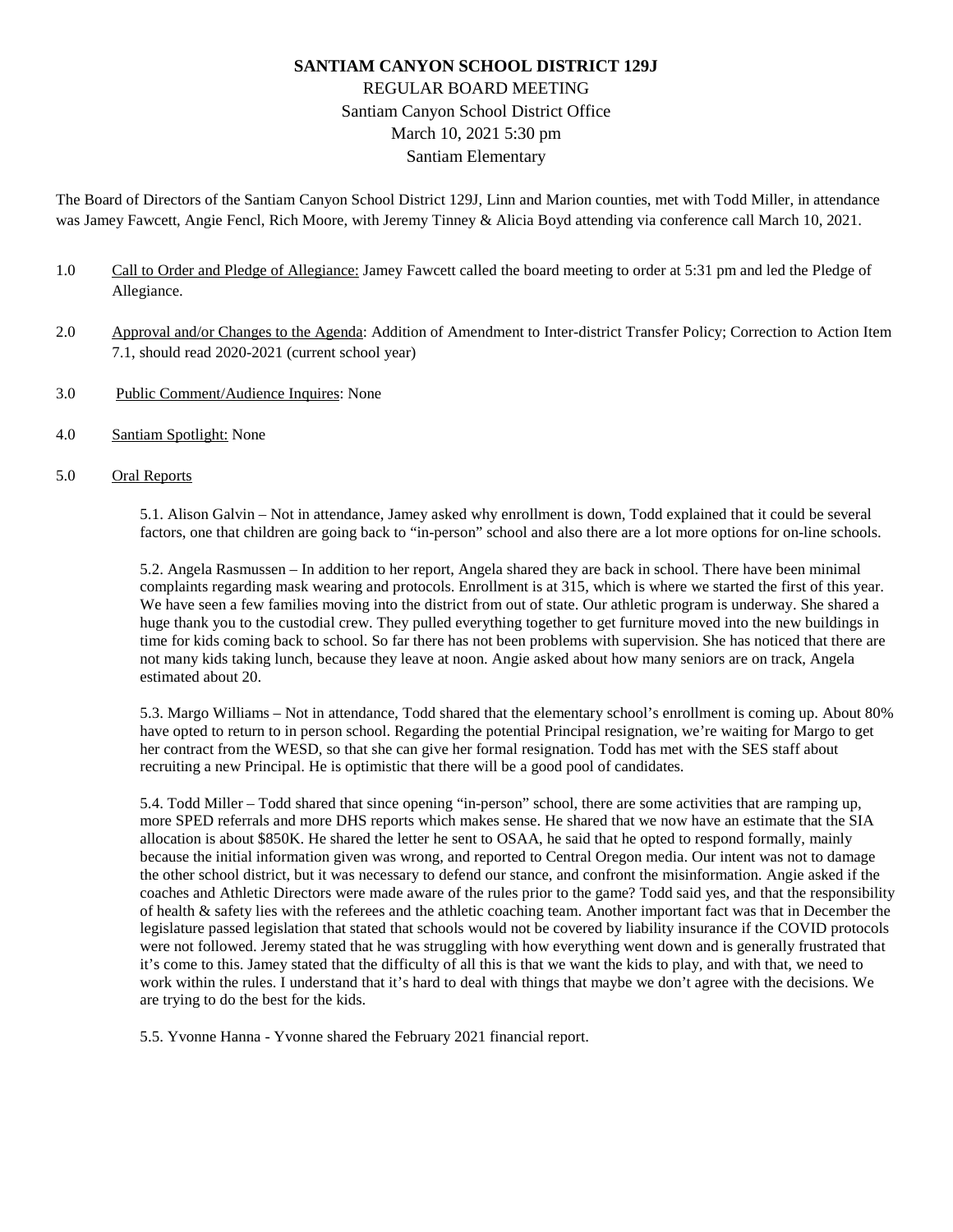#### 6.0 Consent Agenda:

A motion was made by Angie Fencl to accept the consent agenda including the minutes of the February 10, 2021 regular board meeting, as well as the February Expenditures; Jamey Fawcett seconded, the motion passed 5-0.

### 7.0 Action Items:

7.1. Approve the 2020-2021 District Calendar. Todd shared that this year's calendar is needing some discussion, based on instructional hours lost due to wildfires. Staff are wondering what to expect for the end of this school year, will we extend this year's school calendar? He also shared that there is funding for summer programs and summer learning opportunities. Todd asked for input from the board. Mr. Moore asked what option will short change the kids less. He said his personal preference is that students get a summer break, but to move forward with offering summer programs. Todd shared that the other fire-affected communities have decided not to extend. When asked how much instruction have we lost, Todd guessed that we are probably several weeks behind. Angie shared that she believed kids need their summer, and we keep our current calendar as is. Jamey said that there is not any real value, in extending, when kids or staff are not in the mindset to be there. He shared that if there is interest in offering summer programs, then we should offer them. Angie made a motion to keep the 20-21 calendar as it is, Jamey Fawcett seconded the motion, it passed 5-0.

7.2. Accept Retirement from Caroline Gillaspy. Todd shared that this resignation will be a hard one to accept and everyone on the board agreed. Jamey Fawcett moved to accept the retirement, Jeremy Tinney seconded the motion and it passed 5-0.

7.3. Accept Recommendation to Hire Kristalyn Starbuck, Temporary Special Education Aide for the 2021-2022 School Year. Angie Fencl moved to accept the recommendation to hire, Jamey Fawcett seconded the motion, and it passed 5-0.

#### 7.4. Accept the Recommendation to Hire Spring Coaches

- 7.4.1. Lisa Best, HS Varsity Volleyball Coach
- 7.4.2. Dan Cunderman, HS JV Volleyball Coach
- 7.4.3. Carl Rupp, HS Varsity Football Coach
- 7.4.4. Zach Steele, HS JV Football Coach
- 7.4.5. Amber Tinney, HS Cross Country Coach
- 7.4.6. John Stingle, HS Cross Country Coach
- 7.4.7. Brenda Peterson, 7/8th Grade Volleyball
- 7.4.8. Kristi Storm, 7/8th Grade Volleyball

Rich Moore made a motion to accept the recommendation to hire all spring coaches listed 7.4.1 thru 7.4.8, Angie Fencl seconded the motion, it passed 5-0.

7.5. Todd explained that interdistrict transfers are no longer restricted, however we need to be aware of the required square footage to maintain COVID protocols. Todd asked the board to amend the policy, to accept interdistrict transfers if the square footage requirements can be met. This would need to be worded based on the grade level/class placement of the entering student. Jamey Fawcett made a motion to amend the policy with a temporary policy thru the end of this school year to allow transfer students if the mandated space requirements can be met based on the child's class level and space. Angie Fencl seconded the motion and it passed 5-0.

8.0 Information Items:

8.1. Construction Update, Steve Earl shared that the classrooms are up and at occupancy, now the crews are focused on fine tuning any issues that are discovered. Crews are working thru a request system, to limit the amount of workers in the building coming in contact with students & staff. We are getting thru the punch list for the City. The gym is coming along, and will be finishing up glass and windows at the end of this month. The project is on schedule. Jamey asked about the floor to the gym, Steve shared that he thinks it will arrive in the next two weeks.

Todd shared a proposed parking lot plan, this project was initially scrapped because of the budget, but with the additional funds, we should be able to address the need for parking.